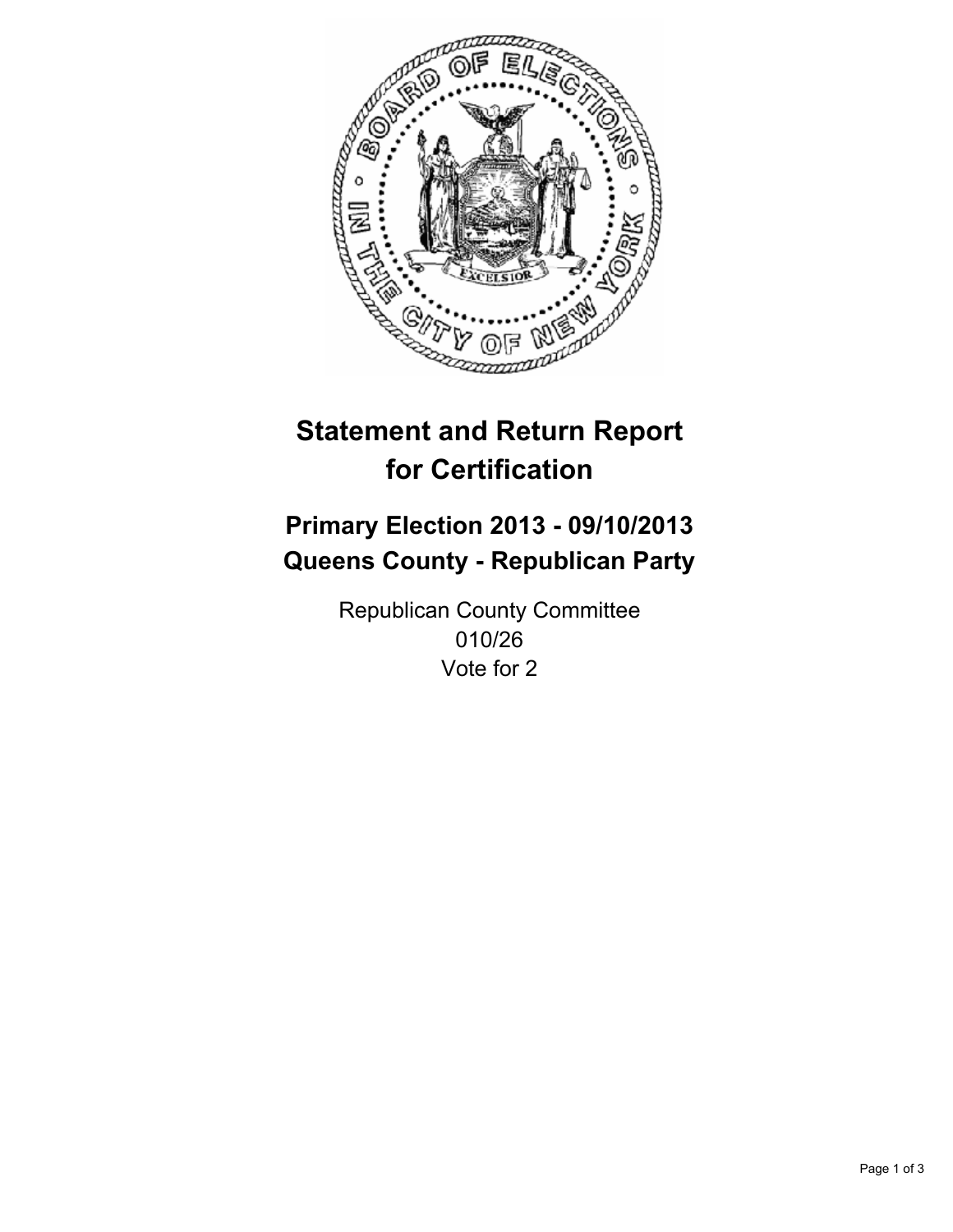

## **Assembly District 26**

| <b>EMERGENCY</b>       | 0        |
|------------------------|----------|
| ABSENTEE/MILITARY      | 2        |
| <b>FEDERAL</b>         | 0        |
| SPECIAL PRESIDENTIAL   | 0        |
| AFFIDAVIT              | $\Omega$ |
| THEODOROS P. BOUDOUVAS |          |
| NIKOLAOS BOUDOUVAS     | 5        |
| <b>FRANK KATSCH</b>    | 5        |
| <b>JEAN KATSCH</b>     | 2        |
| <b>Total Votes</b>     | 19       |